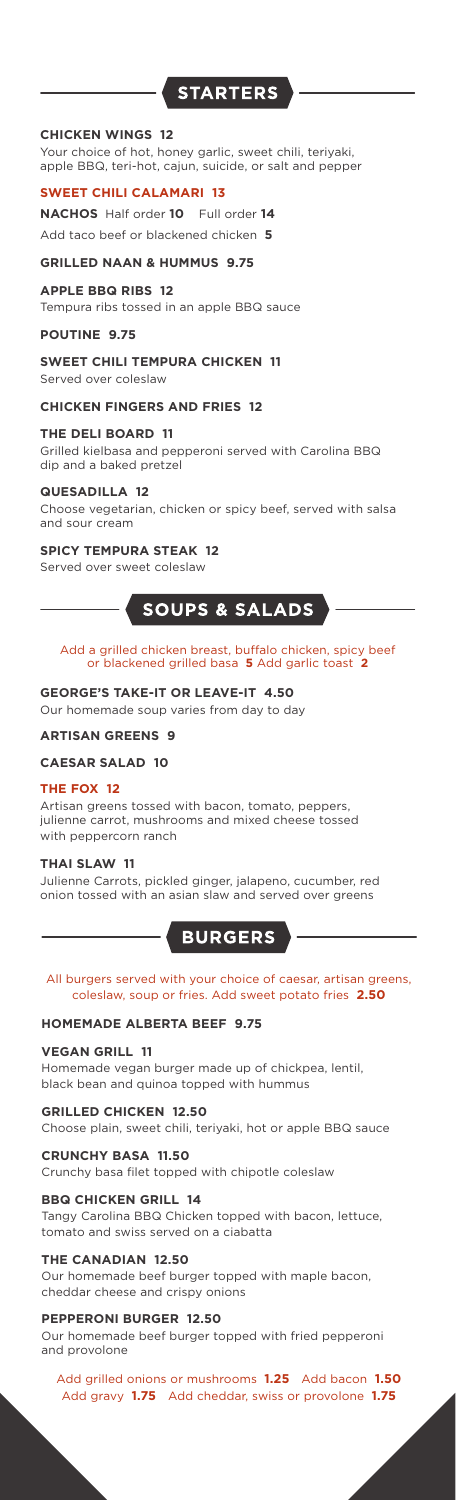# **THIS IS NO ORDINARY CANADIAN BURGER, EH?**

Our freshly made in-house alberta burger topped with our maple marinated bacon, home made crispy onions AND finished with a slice of local cheddar...

**JUST MIGHT MAKE THE SNOWBIRDS ENVIOUS!**



THE CANADIAN BURGER